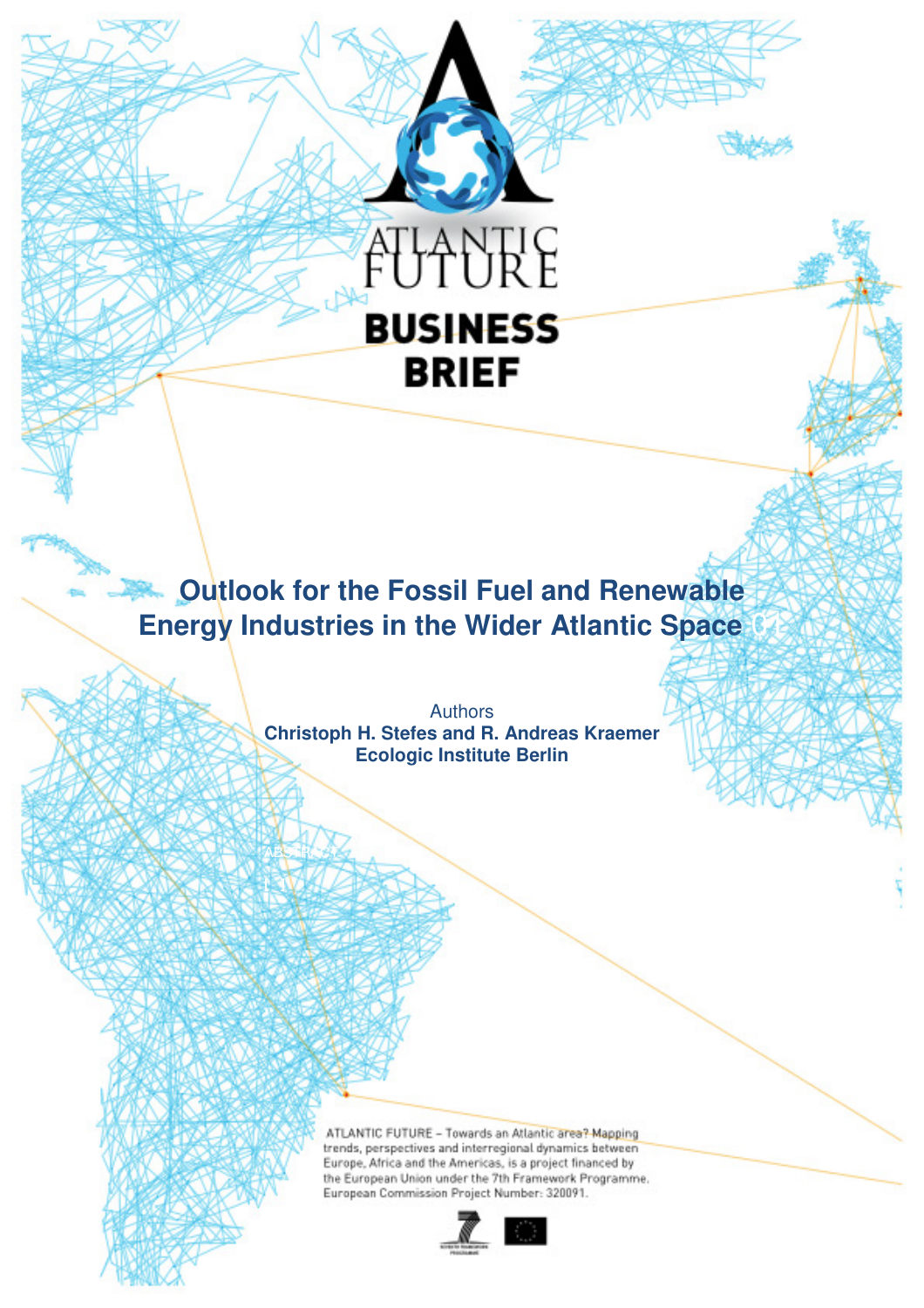### **ATLANTIC FUTURE BUSINESS BRIEF**

### **Fossil Fuel and Renewable Energy Industries**

## **1. Summary**

Although, the Atlantic Space holds a large share of the world's unexploited fossil fuel reserves, including 40% of oil reserves, 20% of natural gas reserves, and roughly 40% of coal reserves (BP 2015), the future of the industry is uncertain. Large profit margins (in the past) and continued subsides have made some of these unconventional and difficult hydrocarbon reserves easier to access via new technologies, particularly in the cases of the North Atlantic shale revolution and the Southern Atlantic "oil ring" ( Isbell 2014). In the North Atlantic, shale gas now accounts for more than 35% of American gas production, compared to 2% in 2000. Demand for shale oil and gas is predicted to rise from 1.96 BCM/day to 2.69 BCM/day by 2035 (Szalai 2013). In the Southern Atlantic oil ring, deep-water offshore oil rigs now span from Namibia and Morocco in the east to Argentina and the Gulf of Mexico (Isbell 2014), but their further expansion is in doubt given current and projected oil prices.

Yet since early 2014, doubts about the future of the fossil industry have grown. Recent price levels have undermined the expectation of future profits from new exploration and field development, while also reducing the profitability of existing extraction. The fossil fuel industry used to and currently still continues to reap most of the monetary benefits of the rising energy demand. Lower prices, however, erode the profitability of the sector, and stock market valuations have declined.

Conversely, the renewable energy sector keeps growing, in spite of falling fossil prices, albeit at a somewhat reduced pace. Over 70% of the global installed renewable energy capacity is held in the Atlantic Space (Tedsen and Kraemer 2013).

# **2. Trends and analysis**

Spurred by growing concerns regarding the implications of global climate change, many governments have implemented mechanisms to promote the uptake of renewables. The European Union has achieved notable success in this regard; 15% of energy demands were met by renewable sources in 2013 in line with the 2009 Renewable Energy Directive (European Commission 2015). Germany is well known for its transition to renewables with its implementation of the feed-in tariff (Laird and Stefes 2009; Kraemer 2009, 2011, 2012). The feed-in tariff approach has also been introduced in many other countries across the Atlantic Space. The U.S. relies largely on tax credits, subsidies, rebates, and renewable portfolio standards (IEA 2012; Tedsen and Kraemer 2013). Additionally, the Atlantic Space accounts for more than 50% of the world's hydroelectricity generation, particularly in Norway, Latin America, and the Caribbean (BP 2015). Sub-Saharan Africa, with the exception of South Africa, has increasingly turned to hydropower, which now accounts for 60% of electricity generation in that region (Behrens 2011; Tedsen and Kraemer 2013).

Despite such strides to promote the renewable energy sector, economic path dependency and previously large profits provide the fossil fuel industry with

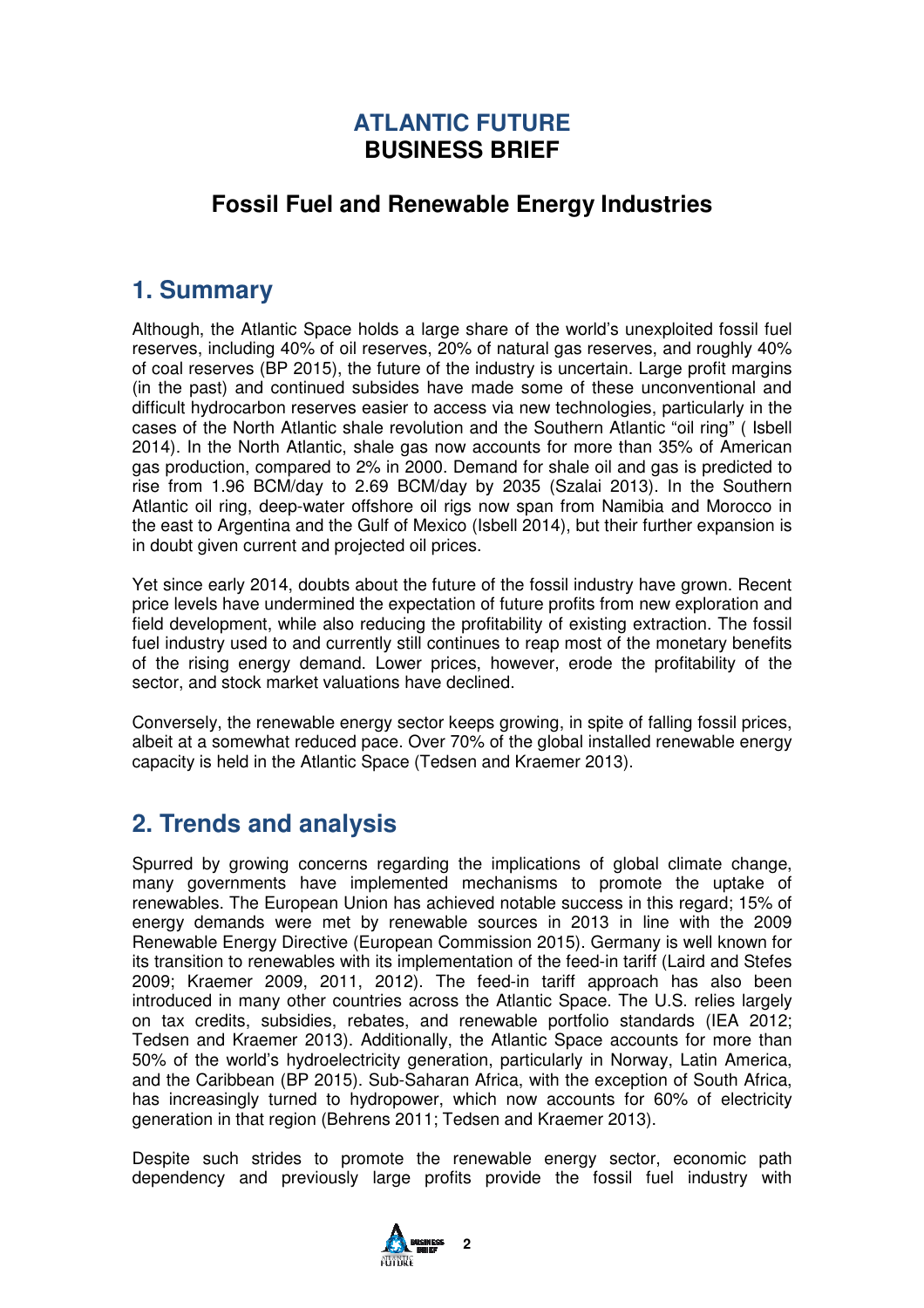considerable advantages. Profit margins earned by the fossil industry are due in large part to subsidies and privileges provided by central governments around the world. The International Energy Agency (IEA) (2014) estimates that in 2014 global fossil fuel subsides amounted to more than USD \$550 billion. However, the International Monetary Fund (IMF) has estimated that when accounting for externalities, fossil fuel subsidies are around USD \$5 trillion dollars annually (Coady et al. 2015). Comparatively, the renewable sector received only USD \$120 billion in 2014 (IEA 2014) and produces comparatively few social or environmental costs.

# **3. Business implications and opportunities**

Subsidies have created large profit margins and the ability to continue extracting both conventional and unconventional fossil fuels, contributing to the "Atlantic Energy Renaissance". Isbell (2014) describes this result as a shifting away from the "Great Crescent"—the Middle East, Central Asia, and Russia—as the traditional center of fossil fuel production towards the Atlantic Basin, which has been able not only to meet its own needs but also to become the dominate supplier to the Asia-Pacific region. In addition to shifting the world's energy flow, production has outpaced demand, which has contributed to falling energy prices and subsidies to the fossil fuel industry over 2014 (Berman 2015).

The extraction of shale oil and gas in the North Atlantic has increased the competitiveness of that segment of the fossil fuel industry. The United States surpassed Russia as a top producer of natural gas in 2009, and may yet surpass Saudi Arabia in the near future. Shale oil and gas alone contributed USD \$283 billion to the U.S. GDP in 2012. Shale oil and gas production is also driving the U.S. petrochemical industry, in which USD \$197 billion has been invested as of 2014 (Batson 2015). The effect of falling oil prices on deep-water offshore drilling is unclear but may be significant given the large price tag of such projects. Estimates hold that if oil prices average between USD \$50 and \$70 per barrel over 2015, the number of deep-water wells might increase by 32% (Jervis 2015; Shauk 2015). Production in the Gulf of Mexico alone was projected to increase 21% in 2015. Companies with deep-water wells in that area predict that the price would have to plummet to around USD \$20 per barrel before they begin to scale back production from existing wells (Jervis 2015). Drilling is continuing off the coast of Morocco in order to harness oil reserves off the country's Atlantic coast, while Norway plans to proceed with a deep-water project in the North Sea that by 2019 will produce 380 thousand barrels of oil equivalent per day (Spencer Ogden Ltd. 2015). Similar deep-water drilling prospects are also being explored off the coasts of Namibia and Argentina. All of these projects were conceived and commenced before the recent collapse in oil and gas prices, and it remains to be seen how many of them are brought to conclusion.

The shifting flow of energy as a result of increased Atlantic fossil fuel production appears to call into question the rate of growth in the renewable sector. However, political momentum in the face of the climate crisis and improving economics point to the continued growth of renewable energy. Models of successful transitions to renewables already exist in the Atlantic Space, including Germany, Denmark, and Spain. Outside of Europe, solar energy is already competitive in the Southern Atlantic, and Isbell (2014) has described Africa's potential to leapfrog fossil fuel dependent development in favor of a more sustainable energy model through the provisions of the UN's "Sustainable Energy for All" initiative. van der Hoeven (2015), the executive director of the IEA, has also suggested that the recent drop in energy prices has created a critical juncture at which countries have the opportunity to abolish—or at least drastically decrease—fossil fuel subsidies without producing severe inflation. She

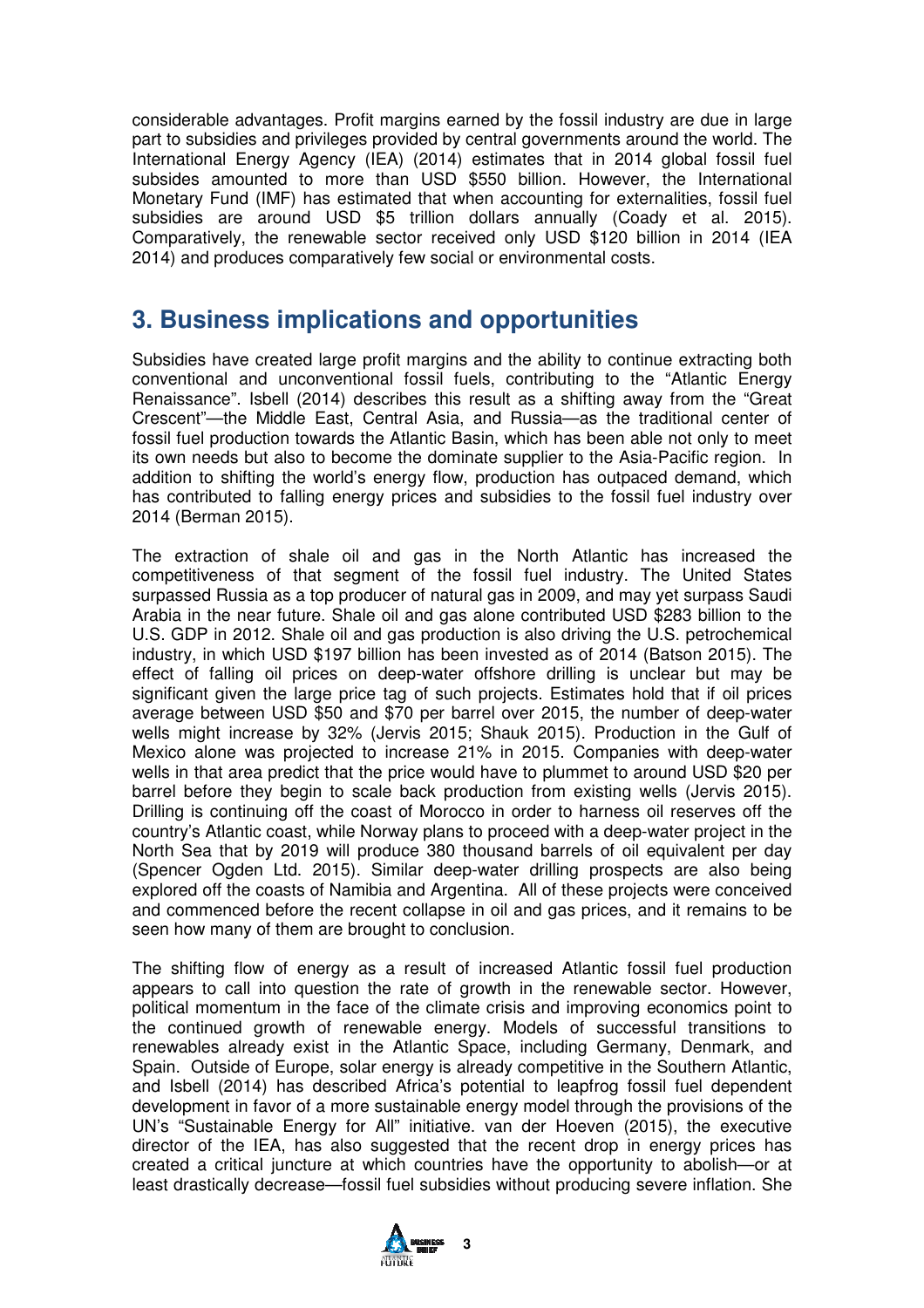also suggests transparency and a depoliticization of energy pricing mechanisms. The low fossil energy prices thus provide an opportunity to accelerate the transition towards renewable energy.

# **4. Conclusions**

Overall, the Atlantic Space is characterized by two competing energy systems.<sup>1</sup>

 A fossil energy industry of coal, oil and gas that was dominant in the past, has economic breadth and depth to sustain momentum over a period of low prices and eroding profitability, and still enjoys significant subsidies and privileges. These may however be abolished as countries seek to reduce fiscal stress and at the same time seek to reduce the speed of climate change. It is doubtful that technological developments will allow the fossil industry maintain its current size in the Atlantic Space, especially as it competes with lower-cost producers in other parts of the world.

A relatively young and dynamic renewable energy industry that has achieved cost competitiveness with new coal (and new nuclear) plants and is beginning to erode the profitability and ultimately viability of existing fossil and nuclear plants. The improved economic competitiveness is the result of a technological learning process as well as economies of scale created as the industry has grown. Economic improvements are projected to continue in the medium and perhaps also longer term. This renewable energy industry is poised to take over from the fossil industry wherever new energy infrastructure is built, or where significant re-investment or expansions are needed.

These two industries will continue to co-exist, one declining and the other growing, with the speeds of decline and growth and their relative weight determined as much by changes in fossil energy prices as in policies promoting one energy system or the other.

#### **REFERENCES**

Batson, Charlotte. 2015. "Shale Oil & Gas Developmen Changing the Way the Nation Does Business." Area Development.

Behrens, Arno et al. 2011. Access to Energy in Developing Countries. Study for Directorate-General for External Policies of the Union.

Berman, Art. "The Oil Price Collapse is Because of Expensive Tight Oil." Petroleum Truth Report. April 3.

British Petroleum (BP). 2015. BP Statistical Review of World Energy. June.

Coady, David, Ian Perry, Louis Scars, and Baoping Shang. 2015. "How Large are Global Energy Subsidies?" Fiscal Affaris Department, International Monetary Fund.

 $1$  The topic of nuclear energy is not covered and not within the scope of this brief.

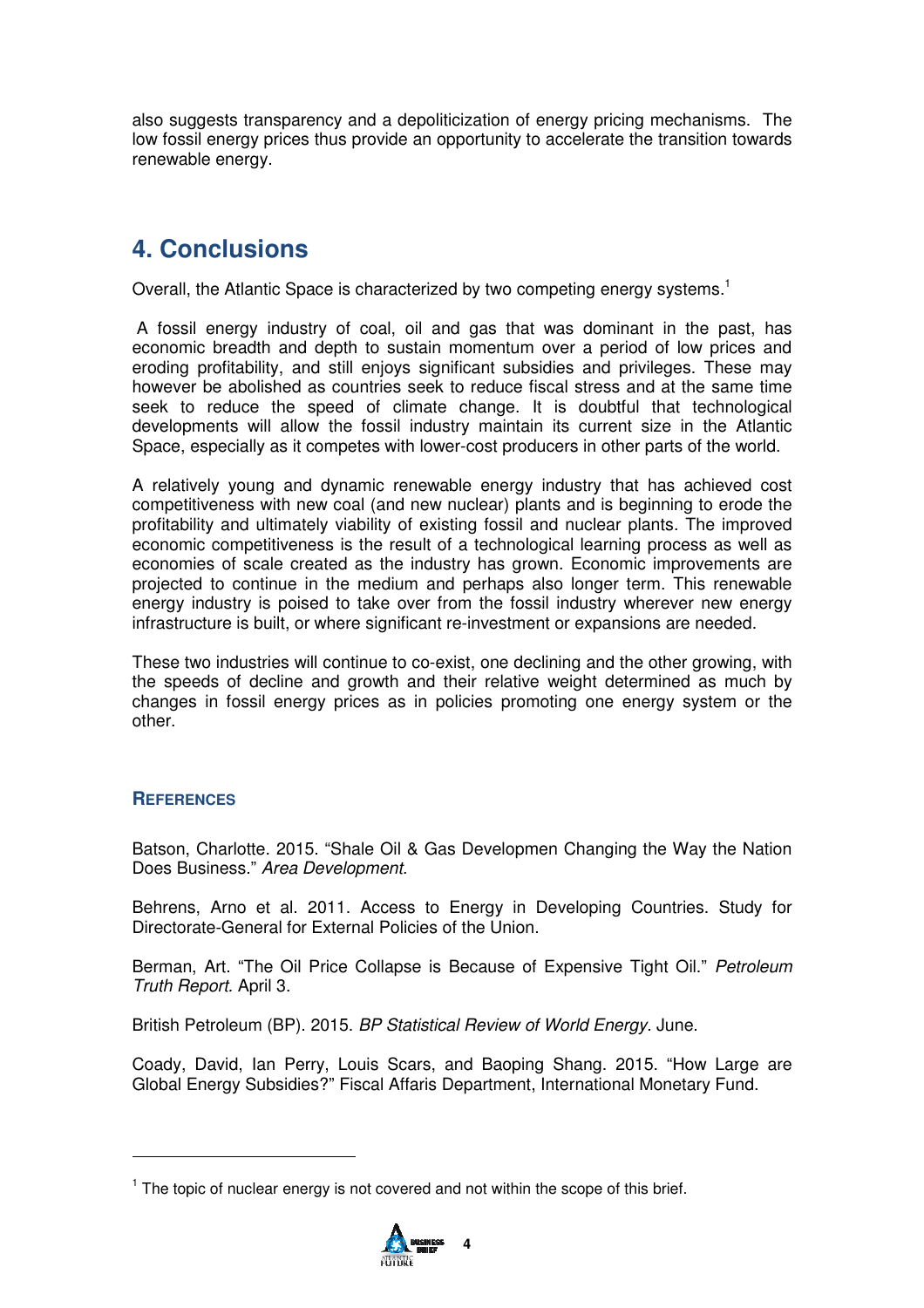International Energy Agency (IEA). 2012. World Energy Outlook 2012. Paris: IEA/OECD.

International Energy Agency (IEA). 2014. World Energy Outlook 2014. Paris: IEA/OECD. November 12.

International Energy Agency (IEA). 2015. "Energy Subsidies." Paris: OECD/IEA.

European Commission. 2009. Renewable Energy Directive. European Union. April 23.

Isbell, Paul. 2014. Atlantic Energy and the Changing Global Energy Flow Map. Atlantic Future. Washington D.C.: Johns Hopkins SAIS.

Jervis, Rick. "Despite Plunging Oil Prices, Gulf on Brink of Boom." USA Today, January 7.

Kraemer, R. Andreas 2009: nging Oil Prices, Gulf on Brink of Boom." OECD/IEA.r DirectoreJournal USA, vol. 14, no. 9, pp. 19-21.

Kraemer, R. Andreas 2011: nging Oil Prices, Gulf on Brink of Boom." OECD/IEA.r , 30 June 2011. URL: http://www.aicgs.org/issue/the-nuclear-power-endgame-in-germany

Kraemer, R. Andreas 2012: /issue/the-nuclear-power-endgame-ingermanyECD/IEA.rStrategic Review, vol. 2, no. 4, pp. 143-152.

Laird, F.N. and C. Stefes. The Diverging Paths of German and United States Policies for Renewable Energy: Sources of Difference. Energy Policy, 37(7), 2009.

"The Future of the Drilling Industry." 2015. Spender Ogden Ltd. March 25.

Shauk, Zain. 2015. 1Rigs Running Hot Offshore as Shale Scales Back, B*Bloomberg* Business. February 18.

Stefes, Christoph H. 2010. "Bypassing Germany's *Reformstau:* The Remarkable Rise of Renewable Energy. German Politics 19: 148-163.

Szalai, Pavol. 2013. "The Shale Gas Revolution: Can It Cross the Atlantic?" Fondation Robert Schuman. November 5.

Tedsen, Elizabeth and R. Andreas Kraemer. 2013. Regional Environmental Challenges and Solutions in the Pan-Atlantic Space. Atlantic Future. Berlin, Germany: Ecologic Institute.

Tedsen, Elizabeth, Christoph Stefes, Lucy Smith, and Katherine Weingartner. 2015. Patterns of Production and Consumption in the Atlantic Space and Future Environment and Resource Scenarios. Atlantic Future. Berlin, Germany: Ecologic Institute.

Van der Hoeven, Maria. 2015. "Fossil Fuel Subsidy Reform: Recent Trends." Keynote presentation at ECPA/CEM. Merida, Mexico. May 26.

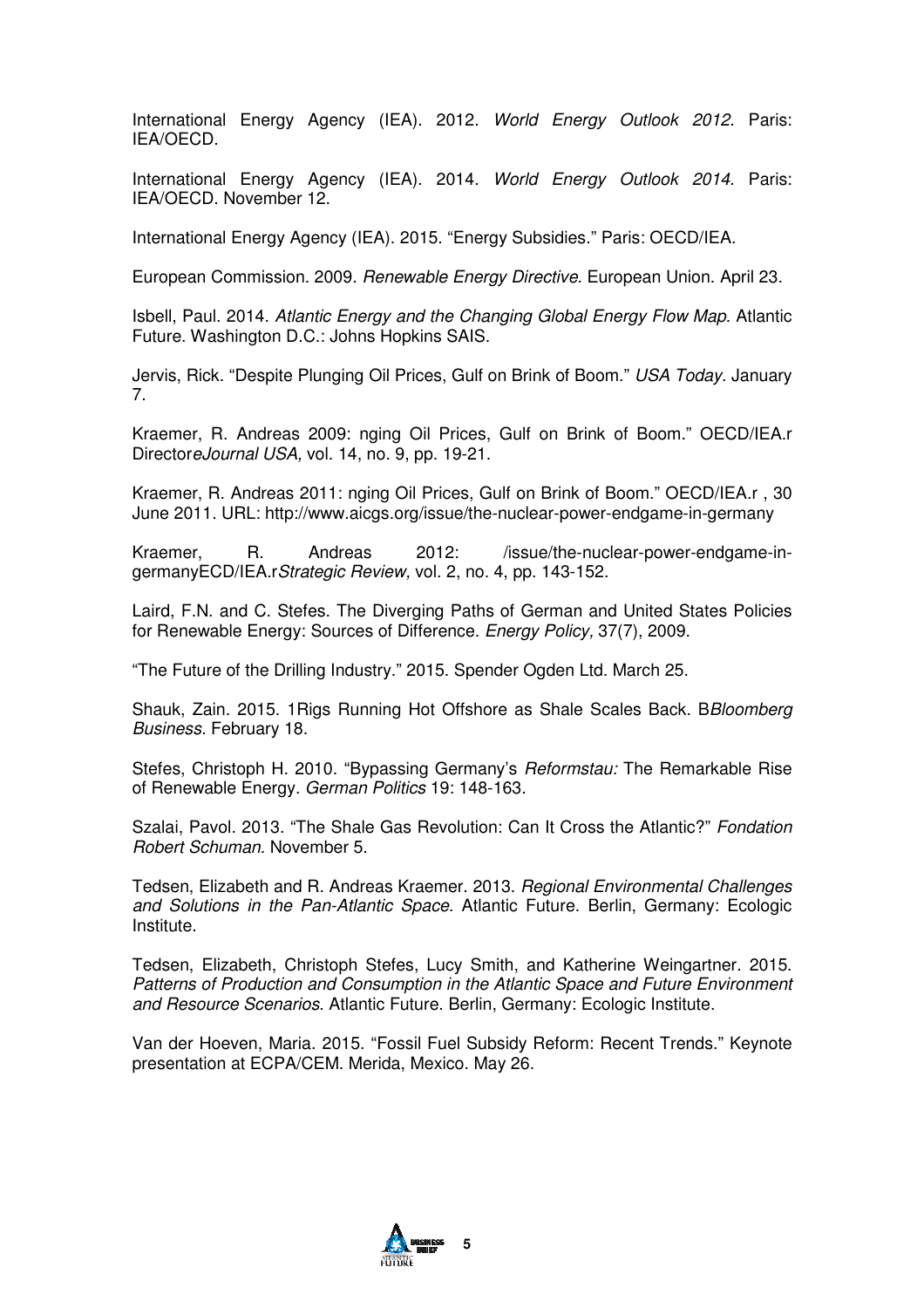| <b>PROJECT</b><br><b>NAME</b>   | Towards an Atlantic Area? Mapping trends, perspectives and<br>interregional dynamics between Europe, Africa and the Americas<br>(ATLANTIC FUTURE) |
|---------------------------------|---------------------------------------------------------------------------------------------------------------------------------------------------|
| <b>COORDINATOR</b>              | Jordi Bacaria Colom<br>BARCELONA CENTRE FOR INTERNATIONAL AFFAIRS (CIDOB)<br>Barcelona, Spain<br>www.cidob.org                                    |
| <b>CONSORTIUM</b>               | Coordinated by: Barcelona Centre for International Affairs - CIDOB<br>(Barcelona, Spain)                                                          |
|                                 | Aberystwyth University (Aberystwyth United Kingdom)                                                                                               |
|                                 | Centro de Investigación y Docencia Económicas AC - CIDE<br>(Mexico DF, Mexico)                                                                    |
|                                 | Ecologic Institute (Berlin, Germany)                                                                                                              |
|                                 | Fundación para las Relaciones Internacionales y el Diálogo Exterior<br>- FRIDE (Madrid, Spain)                                                    |
|                                 | Fundaçao Getúlio Vargas - FGV (Rio de Janeiro, Brazil)                                                                                            |
|                                 | Institut des Hautes Études de Management - HEM (Rabat,<br>Morocco)                                                                                |
|                                 | Instituto Portugues de Relações Internacionais - IPRI (Lisboa,<br>Portugal)                                                                       |
|                                 | Istituto Affari Internazionali - IAI (Rome, Italy)                                                                                                |
|                                 | Johns Hopkins University - JHU (Washington DC, United States)                                                                                     |
|                                 | University of Pretoria (Pretoria, South Africa)                                                                                                   |
|                                 | German Marshall Fund - GMF (Brussels, Belgium / Washington<br>DC, United States)                                                                  |
|                                 | Friedrich-Alexander-Universität<br>Erlangen<br>Nurnberg<br>FAU<br>(Nurnberg, Germany)                                                             |
| <b>FUNDING</b><br><b>SCHEME</b> | FP7 Framework Programme for Research of the European Union -<br>Collaborative project Activity 4 – Europe in the world.                           |
| <b>DURATION</b>                 | January 2013 - December 2015 (36 months).                                                                                                         |
| <b>BUDGET</b>                   | EU contribution: €2.495.276 €.                                                                                                                    |
| <b>WEBSITE</b>                  | www.atlanticfuture.eu                                                                                                                             |